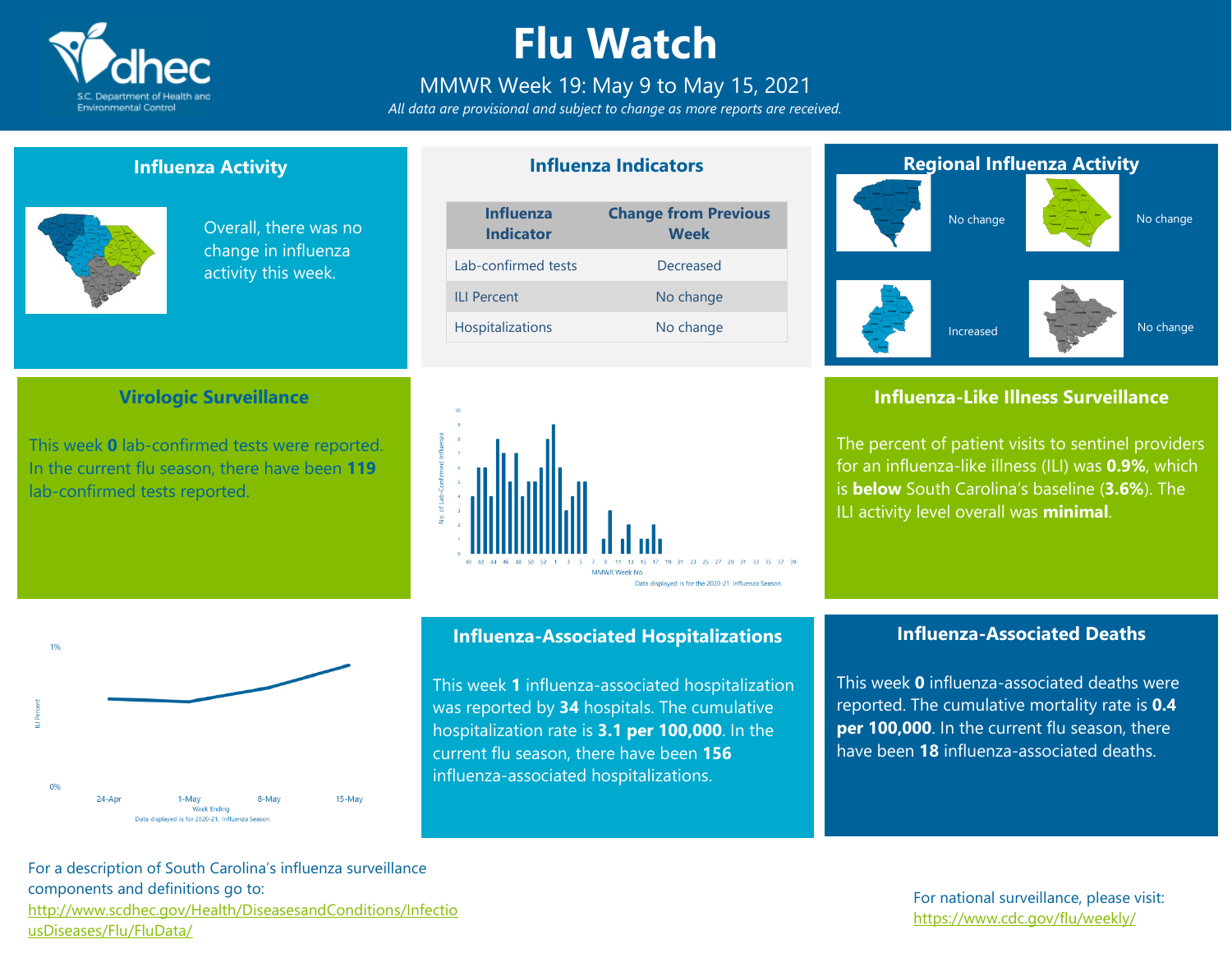# **Influenza Activity\***

**In the 4 Public Health Regions, activity showed**



\* Indicators for assessing influenza activity include: lab-confirmed tests, ILI percent, and hospitalizations.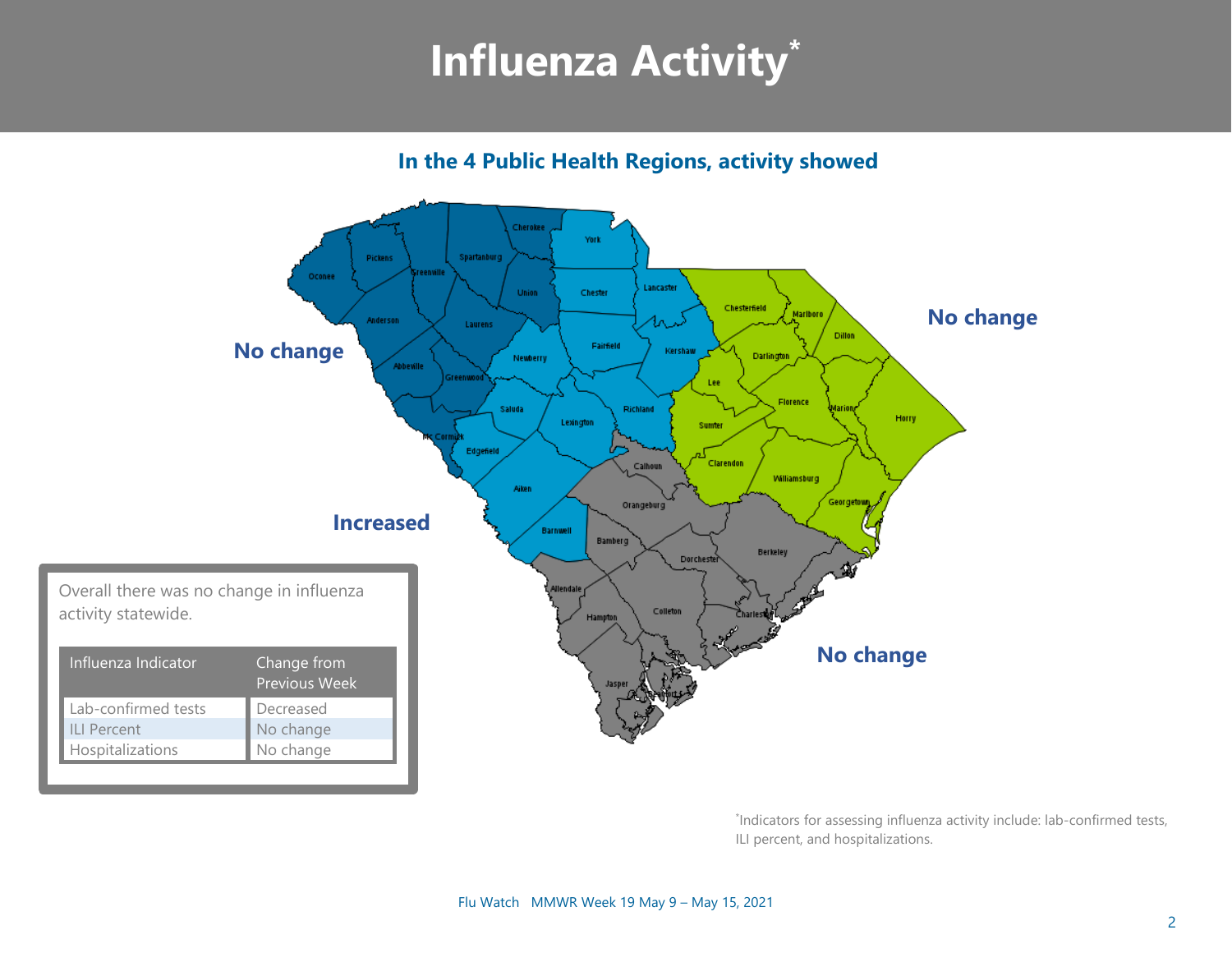# **Virologic Surveillance**

| Lab-Confirmed Influenza Cases by Influenza Type to Date* |                            |           |            |               |                     |  |  |  |  |
|----------------------------------------------------------|----------------------------|-----------|------------|---------------|---------------------|--|--|--|--|
|                                                          | No. of Cases (%)           |           |            |               |                     |  |  |  |  |
| <b>Influenza</b><br><b>Type</b>                          | <b>This</b><br><b>Week</b> | 2020-21   | 2019-20    | 2018-19       | 5 season<br>average |  |  |  |  |
| Overall                                                  | $\mathbf 0$                | 119       | 6724       | 4712          | 3735                |  |  |  |  |
| Influenza A                                              | O(0.0)                     | 28(23.5)  | 4729(70.3) | 4556 (96.7)   | 2870(76.8)          |  |  |  |  |
| A(H3)                                                    |                            |           | 40(0.8)    | 590(12.9)     | 320(11.1)           |  |  |  |  |
| A(H1N1)                                                  | 44                         | 2(7.1)    | 1121(23.7) | 458(10.1)     | 490(17.1)           |  |  |  |  |
| $A(NS)^{**}$                                             |                            | 26(92.9)  | 3568(75.4) | 3508(77.0)    | 2060(71.8)          |  |  |  |  |
|                                                          |                            |           |            |               |                     |  |  |  |  |
| Influenza B                                              | 0(0.0)                     | 86(72.3)  | 1986(29.5) | 143(3.0)      | 865(23.2)           |  |  |  |  |
| <b>B</b> (Victoria)                                      |                            |           | 249(12.5)  | 3(2.1)        | 51(5.9)             |  |  |  |  |
| B(Yamagata)                                              | --                         | $-1$      | 6(0.3)     | $\sim$ $\sim$ | 12(1.4)             |  |  |  |  |
| $B$ (LND) <sup>+</sup>                                   |                            | 86(100.0) | 1731(87.2) | 140(97.9)     | 802(92.7)           |  |  |  |  |
|                                                          |                            |           |            |               |                     |  |  |  |  |
| <b>Influenza Virus</b><br>Coinfection <sup>§</sup>       | O(0.0)                     | 5(4.2)    | 9(0.1)     | 13(0.2)       | N/A                 |  |  |  |  |
| Influenza/SARS-<br>CoV-2 Coinfection <sup>£</sup>        | 0(0.0)                     | 15(13.8)  | 0(0.0)     | N/A           | N/A                 |  |  |  |  |

\*Data presented from previous influenza seasons represents the data from that season through the same week as the current season. Nationally, the influenza season begins with MMWR week 40 and ends with MMWR week 39. The 2020-21 influenza season began on September 27, 2020 and will end on October 3, 2021.

 $**$ NS – not subtyped  $+LND$  – lineage not determined

§Cases with more than one influenza A subtype in the same sample or with influenza A and B viral types in the same sample simultaneously.

£ Lab-confirmed influenza cases who also tested positive for SARS-CoV-2 virus from specimens collected on the same date.

### **Laboratory-Confirmed Influenza Cases, by Virus Type**



A not subtyped  $A(H1N1) = A(H3) = B$  (lineage not determined) B (YAM) B (VIC) Co-infection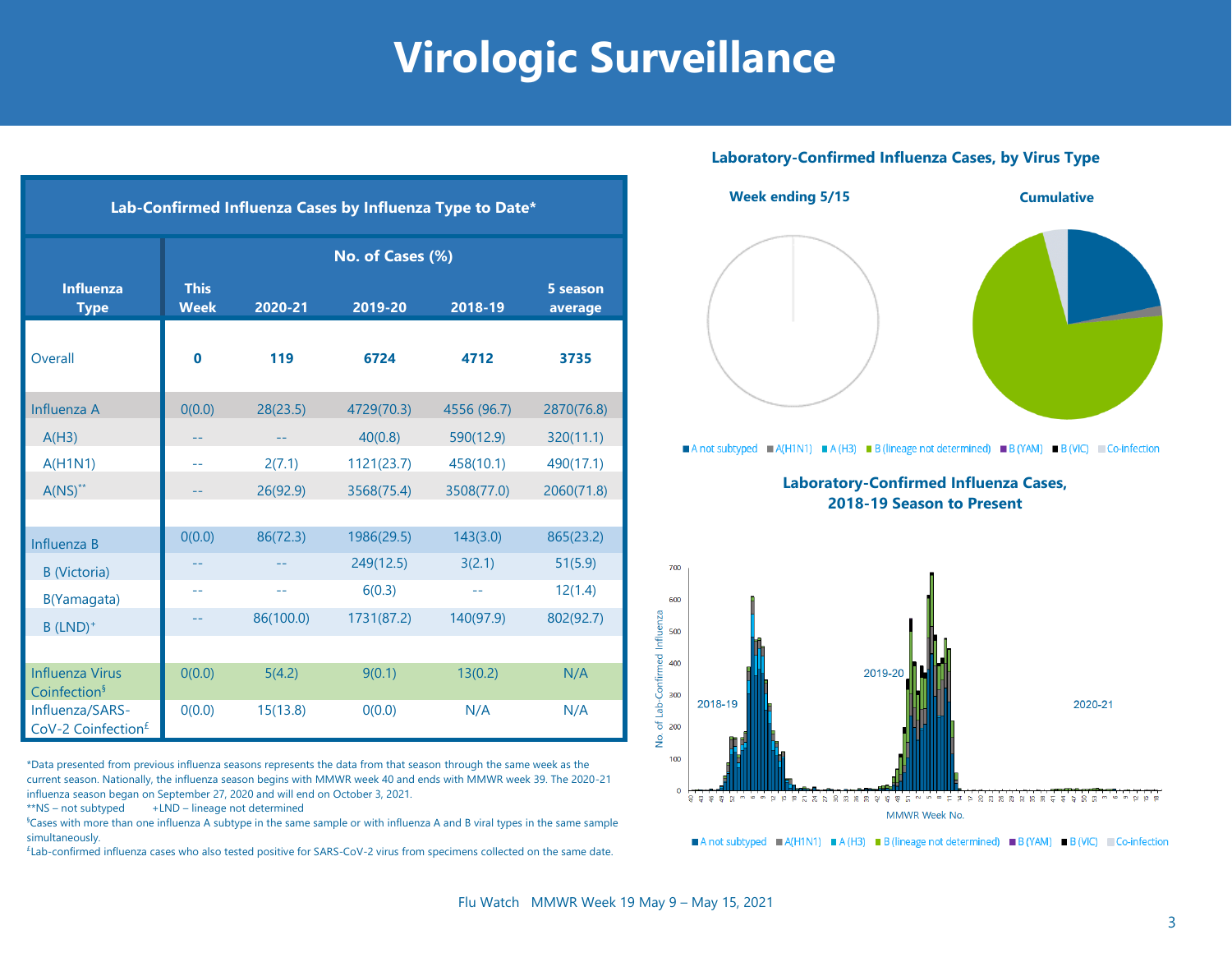# **Influenza-Like Illness (ILI) Surveillance**

This week, the ILI activity level was **minimal** and **0.9%** of patient visits to SC ILINet providers were attributed to an influenza-like illness. This is below the state baseline of **3.6%**.

Reports were received from providers in **16** counties, representing all DHEC Public Health regions.

\*\*ILI percentage is dependent upon the number of reporting providers and/or can vary by disease activity or the number of providers submitting reports.\*\*

#### **Percentage of Influenza-like Illness (ILI) Visits Reported by Sentinel Providers for Past and Current Seasons**



**MMWR Week** 



State ILI Activity Level by MMWR Week, 2016-17 Influenza **Season to Present** Season to Present **State ILI Activity Level by MMWR Week, 2016-17 Influenza**



**ILI ACTIVITY LEVELS: MINIMAL LOW MODERATE HIGH**

Flu Watch MMWR Week 19 May 9 – May 15, 2021